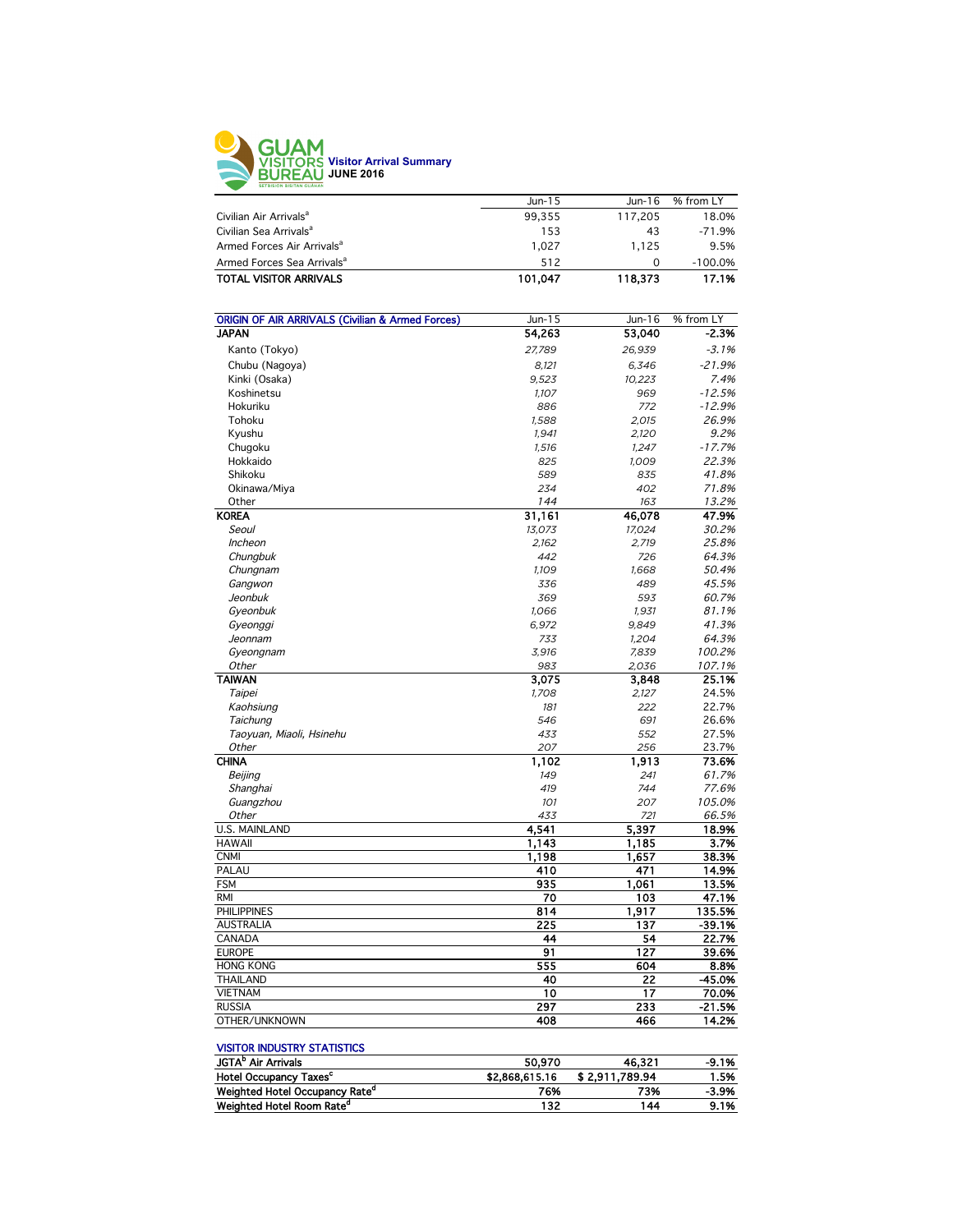**Guam Visitors Bureau JUNE 2016 Visitor Arrival Summary Calendar Year-to-Date 2015/16 • Fiscal Year-to-Date 2015/16** 

|                                                             | CYTD 2015        | CYTD 2016        |                     | <b>FYTD 2015</b>              | <b>FYTD 2016</b>    |                     |
|-------------------------------------------------------------|------------------|------------------|---------------------|-------------------------------|---------------------|---------------------|
|                                                             | (Jan - Jun '15)  | (Jan - Jun '16)  |                     | % from LY (Oct '14 - Jun '15) | (Oct '15 - Jun '16) | % from LY           |
| Air Arrivals <sup>a</sup>                                   | 666,181          | 733,499          | 10.1%               | 991,101                       | 1,097,728           | 10.8%               |
| Sea Arrivals <sup>a</sup>                                   | 4,895            | 9,599            | 96.1%               | 9,919                         | 11,833              | 19.3%               |
| <b>TOTAL VISITOR ARRIVALS</b>                               | 671,076          | 743,098          | 10.7%               | 1,001,020                     | 1,109,561           | 10.8%               |
|                                                             |                  |                  |                     |                               |                     |                     |
|                                                             | CYTD 2015        | <b>CYTD 2016</b> |                     | <b>FYTD 2015</b>              | <b>FYTD 2016</b>    |                     |
| <b>ORIGIN OF AIR ARRIVALS (Civilian &amp; Armed Forces)</b> | (Jan - Jun '15)  | (Jan - Jun '16)  | % from LY           | (Oct '14 - Jun '15)           | (Oct '15 - Jun '16) | % from LY           |
| <b>JAPAN</b>                                                | 382,825          | 364,994          | $-4.7%$             | 577,877                       | 553,660             | $-4.2%$             |
| Kanto (Tokyo)                                               | 180,595          | 176,796          | $-2.1%$             | 269,367                       | 268,181             | $-0.4%$             |
| Chubu (Nagoya)                                              | 53,889           | 47,280           | $-12.3%$            | 80,673                        | 72,077              | $-10.7%$            |
| Kinki (Osaka)                                               | 74,998           | 75,024           | 0.0%                | 115,334                       | 114,367             | $-0.8%$             |
| Koshinetsu                                                  | 8,865            | 8,006            | $-9.7%$             | 14,761                        | 12,625              | $-14.5%$            |
| Hokuriku                                                    | 5,585            | 5,548            | $-0.7%$             | 7,932                         | 8,032               | 1.3%                |
| Tohoku                                                      | 13,161<br>18,694 | 12,823           | $-2.6%$<br>$-22.0%$ | 20,598                        | 19,371              | $-6.0%$<br>$-17.1%$ |
| Kyushu                                                      | 10,816           | 14,587<br>8,923  | $-17.5%$            | 26,209<br>17,568              | 21,736<br>14,177    | $-19.3%$            |
| Chugoku<br>Hokkaido                                         | 7,781            | 7,556            | $-2.9%$             | 11,752                        | 10,640              | $-9.5%$             |
| Shikoku                                                     | 5,314            | 4,961            | $-6.6%$             | 8,475                         | 7,481               | $-11.7%$            |
| Okinawa/Miya                                                | 2,004            | 2,246            | 12.1%               | 3,174                         | 3,085               | $-2.8%$             |
| Other                                                       | 1,123            | 1,244            | 10.8%               | 2,034                         | 1,888               | $-7.2%$             |
| <b>KOREA</b>                                                | 187,402          | 252,978          | 35.0%               | 270,089                       | 379,453             | 40.5%               |
| Seoul                                                       | 80,915           | 96,982           | 19.9%               | 117,851                       | 148,120             | 25.7%               |
| Incheon                                                     | 12,012           | 15,645           | 30.2%               | 17,383                        | 23,497              | 35.2%               |
| Chungbuk                                                    | 3,142            | 4,647            | 47.9%               | 4,647                         | 6,918               | 48.9%               |
| Chungnam                                                    | 6,796            | 10,063           | 48.1%               | 10,119                        | 15,018              | 48.4%               |
| Gangwon                                                     | 2,573            | 3,141            | 22.1%               | 3,543                         | 4,730               | 33.5%               |
| Jeonbuk                                                     | 2,951            | 3,688            | 25.0%               | 4,134                         | 5,443               | 31.7%               |
| Gyeonbuk                                                    | 6,783            | 10,304           | 51.9%               | 9,544                         | 15,524              | 62.7%               |
| Gyeonggi                                                    | 41,743           | 55,384           | 32.7%               | 61,515                        | 82,957              | 34.9%               |
| Jeonnam                                                     | 4,548            | 6,365            | 40.0%               | 6,326                         | 9,139               | 44.5%               |
| Gyeongnam                                                   | 19,421           | 35,746           | 84.1%               | 25,848                        | 52,332              | 102.5%              |
| Other                                                       | 6,518            | 11.013           | 69.0%               | 9,179                         | 15,775              | 71.9%               |
| <b>TAIWAN</b>                                               | 20,029           | 21,671           | 8.2%                | 29,165                        | 30,697              | 5.3%                |
| Taipei                                                      | 10,871           | 11,614           | 6.8%                | 16,255                        | 16,678              | 2.6%                |
| Kaohsiung                                                   | 1,382            | 1,439            | 4.1%                | 1,968                         | 2,039               | 3.6%                |
| Taichung                                                    | 3,648            | 4,304            | 18.0%               | 5,200                         | 5,883               | 13.1%               |
| Taoyuan, Miaoli, Hsinehu                                    | 2,711            | 2,834            | 4.5%                | 3,820                         | 4,045               | 5.9%                |
| Other                                                       | 1,417            | 1,480            | 4.4%                | 1,922                         | 2,052               | 6.8%                |
| <b>CHINA</b>                                                | 11,008           | 15,664           | 42.3%               | 15,544                        | 20,309              | 30.7%               |
| Beijing                                                     | 2,137            | 2,826            | 32.2%               | 3,487                         | 3,752               | 7.6%                |
| Shanghai                                                    | 3,499            | 4,825            | 37.9%               | 4,856                         | 6,119               | 26.0%               |
| Guangzhou                                                   | 657              | 1,306            | 98.8%               | 899                           | 1,698               | 88.9%               |
| Other                                                       | 4,715            | 6,707            | 42.2%               | 6,302                         | 8,740               | 38.7%               |
| <b>U.S. MAINLAND</b>                                        | 28,412           | 31,690           | 11.5%               | 41,504                        | 45,409              | 9.4%                |
| <b>HAWAII</b>                                               | 6,974            | 7,592            | 8.9%                | 10,308                        | 10,800              | 4.8%                |
| <b>CNMI</b>                                                 | 6,239            | 8,614            | 38.1%               | 9,735                         | 12,687              | 30.3%               |
| PALAU                                                       | 1,534            | 2,422            | 57.9%               | 2,420                         | 3,796               | 56.9%               |
| <b>FSM</b><br><b>RMI</b>                                    | 4,677<br>435     | 5,609            | 19.9%<br>50.3%      | 6,970<br>637                  | 8,343<br>886        | 19.7%               |
| <b>PHILIPPINES</b>                                          | 5,738            | 654<br>9,889     | 72.3%               | 9,663                         | 13,963              | 39.1%<br>44.5%      |
|                                                             |                  |                  |                     |                               |                     |                     |
| AUSTRALIA<br>CANADA                                         | 1,631<br>502     | 1,349<br>499     | -17.3%<br>$-0.6%$   | 2,430<br>760                  | 1,836<br>725        | -24.4%<br>-4.6%     |
| <b>EUROPE</b>                                               | 766              | 985              | 28.6%               | 1,283                         | 1,559               | 21.5%               |
| <b>HONG KONG</b>                                            | 3,772            | 3,973            | 5.3%                | 6,048                         | 6,492               | 7.3%                |
| <b>THAILAND</b>                                             | 226              | 272              | 20.4%               | 295                           | 387                 | 31.2%               |
| <b>VIETNAM</b>                                              | 102              | 106              | 3.9%                | 133                           | 149                 | 12.0%               |
| <b>RUSSIA</b>                                               | 1,784            | 1,309            | $-26.6%$            | 3,089                         | 2,156               | $-30.2%$            |
| OTHER/UNKNOWN                                               | 2,125            | 3,229            | 52.0%               | 3,151                         | 4,421               | 40.3%               |
|                                                             |                  |                  |                     |                               |                     |                     |
| <b>VISITOR INDUSTRY STATISTICS</b>                          |                  |                  |                     |                               |                     |                     |
| JGTA <sup>b</sup> Air Arrivals                              | 342,552          | 307,456          | $-10.2%$            | 514,802                       | 473,107             | $-8.1%$             |
| Hotel Occupancy Taxes <sup>c</sup>                          | \$18,537,766.39  | \$20,401,459.58  | 10.1%               | \$26,551,577.93               | \$29,437,259.21     | 10.9%               |
| Weighted Hotel Occupancy Rate <sup>d</sup>                  | 75%              | 76%              | 1%                  | 73%                           | 76%                 | 4%                  |

Weighted Hotel Room Rate<sup>d</sup> \$145 \$162 12% \$146 \$157 8% Note: CYTD is Calendar Year-to-Date and FYTD is Fiscal Year-to-Date. 2012/3 visitor arrivals may exclude Armed Forces sea arrival statistics and may not be comparable to figures last year. Visitor statistics will be updated once the data is made available. Armed Forces sea arrivals exclude HP (home ported) or MSC (military sea command) personnel. Source: °Civilian air & sea arrivals. Customs Declaration<br>Forms, Customs & Quaran

Government of Guam dGuam Hotel & Restaurant Association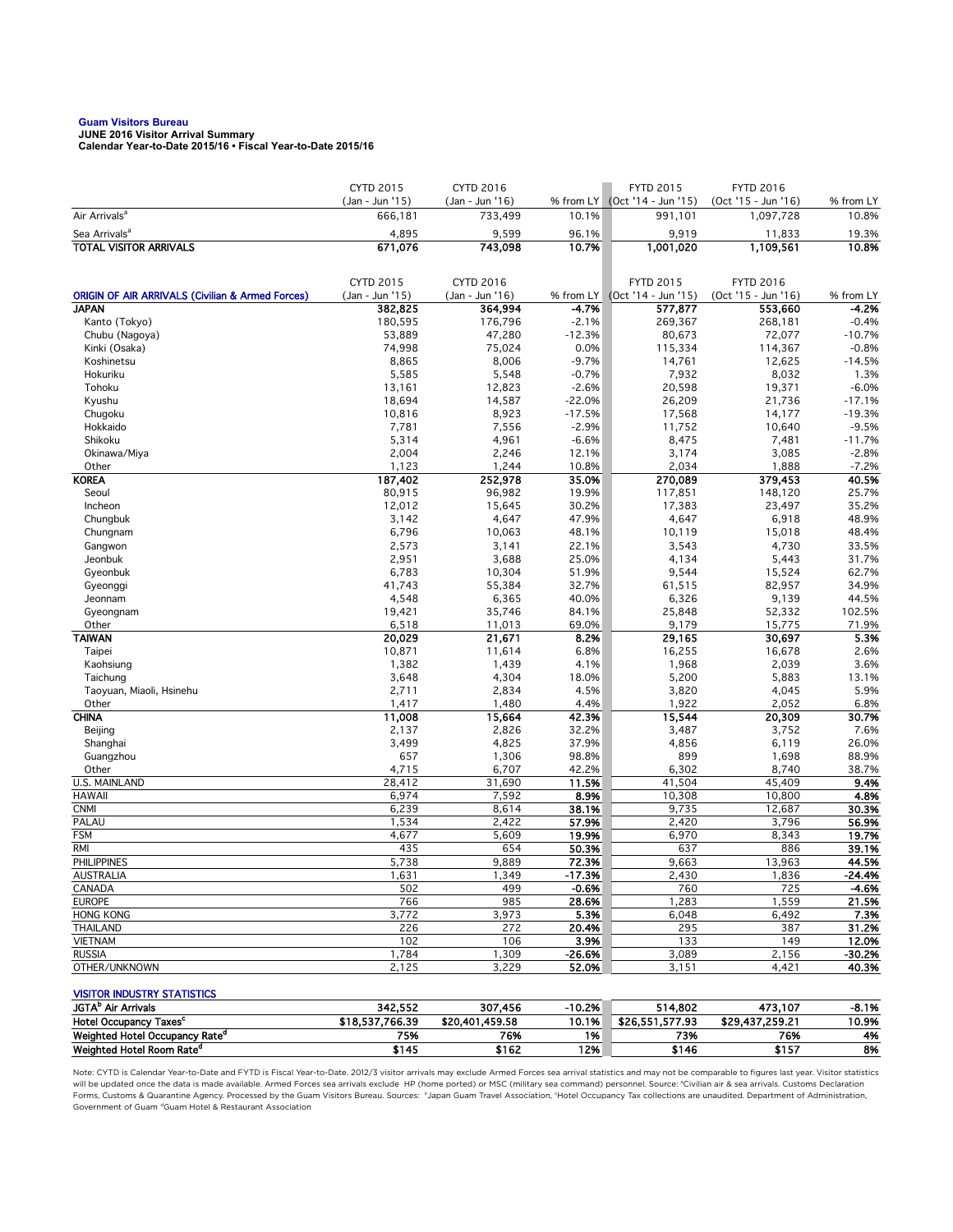

| <b>JUNE</b>           |                          | $\overline{\mathbf{2}}$  | 3                        | 4                        | 5                        | 6                        |                          | 8                        | 9                        | 10                       | 11                       | 12                       | 13                       | 14 <sup>r</sup>          | 15                      | 16             | <b>Total</b> |
|-----------------------|--------------------------|--------------------------|--------------------------|--------------------------|--------------------------|--------------------------|--------------------------|--------------------------|--------------------------|--------------------------|--------------------------|--------------------------|--------------------------|--------------------------|-------------------------|----------------|--------------|
|                       | Wed                      | Thu                      | Fri                      | <b>Sat</b>               | <b>Sun</b>               | <b>Mon</b>               | <b>Tue</b>               | Wed                      | <b>Thu</b>               | <b>Fri</b>               | <b>Sat</b>               | <b>Sun</b>               | <b>Mon</b>               | <b>Tue</b>               | <b>Wed</b>              | <b>Thu</b>     |              |
| <b>TOTAL CIV' AIR</b> | 3,250                    | 3,608                    | 4,020                    | 3,439                    | 4,308                    | 3,687                    | 3,610                    | 3,315                    | 4,195                    | 4,301                    | 3,666                    | 4,414                    | 4,099                    | 3,592                    | 3,393                   | 4,318          | 61,215       |
| Japan                 | 1,039                    | 1,713                    | .650                     | .626                     | 1,613                    | .526                     | .717                     | 1,315                    | 2,035                    | 1.917                    | 1,943                    | 1,822                    | .903                     | 1,676                    | 1,379                   | 2,070          | 26,944       |
| Korea                 | I,452                    | .397                     | 1,837                    | <b>1.316</b>             | .858                     | .753                     | 1.168                    | 1.175                    | .536                     | 1.724                    | ,240                     | 1,827                    | ,750                     | 1.189                    | .303                    | 1.681          | 24,206       |
| Taiwan                | 233                      |                          | 138                      |                          | 315                      | 6                        | 131                      | 364                      | 33                       | 149                      | 6                        | 228                      | 6                        | 99                       | 352                     |                | 2,062        |
| China, P.R.C.         | 15                       | 29                       | 90                       | 22                       | 64                       | 121                      | 128                      | 52                       | 79                       | 112                      | 30                       | 20                       | 83                       | 119                      | 19                      | 33             | 1,016        |
| U.S. Mainland         | 216                      | 148                      | 141                      | 208                      | 173                      | 131                      | 170                      | 149                      | 169                      | 146                      | 178                      | 209                      | 137                      | 197                      | 149                     | 171            | 2,692        |
| Hawaii                | 64                       | 38                       | 18                       | 23                       | 38                       | 21                       | 48                       | 72                       | 41                       | 54                       | 32                       | 84                       | 36                       | 39                       | 37                      | 34             | 679          |
| <b>CNMI</b>           | 64                       | 65                       | 58                       | 57                       | 56                       | 32                       | 41                       | 52                       | 90                       | 76                       | 45                       | 48                       | 68                       | 57                       | 44                      | 58             | 911          |
| Palau                 | 39                       | 6                        | 33                       | 18                       | 9                        | 19                       | 15                       | 16                       | 5                        | 26                       | 11                       | 6                        | 30                       | 13                       | 9                       | 8              | 263          |
| <b>FSM</b>            | 40                       | $\overline{36}$          | 3                        | 33                       | 10 <sup>°</sup>          | 27                       | 21                       | 18                       | 17                       | 11                       | $\overline{38}$          | $\overline{36}$          | 41                       | 41                       | 29                      | 47             | 448          |
| RMI                   | 2                        | 13                       | $\overline{\phantom{0}}$ |                          | $\overline{\phantom{0}}$ | $\overline{\phantom{a}}$ |                          | $\overline{\phantom{0}}$ | 5                        |                          | 4                        | 3                        | 2                        | 6                        |                         | 11             | 54           |
| Philippines           | 57                       | 113                      | 27                       | 85                       | 104                      | 17                       | 91                       | 56                       | 109                      | 59                       | 86                       | 76                       | 23                       | 106                      | 47                      | 97             | 1,153        |
| Australia             | 3                        | $\overline{\phantom{a}}$ | $\overline{ }$           | 3                        |                          | 3                        | 3                        | 3                        | 9                        |                          |                          | 8                        | 4                        | 2                        | ົ                       | 16             | 71           |
| Canada                |                          | 3                        | 3                        | 2                        | 3                        |                          |                          | 4                        |                          |                          | 2                        |                          | $\overline{\phantom{0}}$ |                          |                         | $\overline{2}$ | 23           |
| Europe                | $\overline{\phantom{a}}$ | 4                        | 2                        | 5                        | 5                        | $\overline{\phantom{0}}$ | 8                        | 6                        | $\overline{2}$           | $\overline{\mathcal{A}}$ | $\overline{ }$           | 5                        | 3                        | 4                        |                         | 8              | 70           |
| Hong Kong             | 5                        | 16                       | $\overline{2}$           | 32                       | 20                       | 3                        | 36                       | 3                        | 46                       |                          | 30                       | 17                       |                          | 21                       | $\overline{\mathbf{z}}$ | 59             | 294          |
| Thailand              | $\overline{\phantom{a}}$ | 4                        | $\overline{\phantom{0}}$ |                          |                          |                          |                          |                          |                          |                          | $\overline{\phantom{0}}$ |                          | $\overline{\phantom{0}}$ |                          |                         |                | 11           |
| Vietnam               | 4                        | $\overline{\phantom{a}}$ | $\overline{\phantom{0}}$ | $\overline{\phantom{0}}$ | $\overline{\phantom{0}}$ | 4                        | $\overline{\phantom{0}}$ | 2                        | $\overline{\phantom{0}}$ |                          |                          | 3                        | $\overline{\phantom{a}}$ | $\overline{\phantom{0}}$ |                         |                | 14           |
| Russia                | $\overline{\phantom{0}}$ | 10                       | 9                        | $\overline{\phantom{0}}$ | 2                        | 15                       | 12                       | 14                       | $\overline{\phantom{0}}$ |                          | 5                        | $\overline{\phantom{a}}$ | $\overline{ }$           | 3                        |                         | $\overline{4}$ | 102          |
| Other                 | 9                        | 12                       | $\overline{2}$           | 6                        | 36                       | 9                        | 19                       | 6                        | 17                       | 8                        | 9                        | 14                       | 5                        | 19                       | 13                      | 18             | 202          |

*Note: June 2016 daily arrivals reflect Civilian Air arrivals only. Source: Guam Customs Declaration Forms, Customs & Quarantine Agency. Processed by the Guam Visitors Bureau.*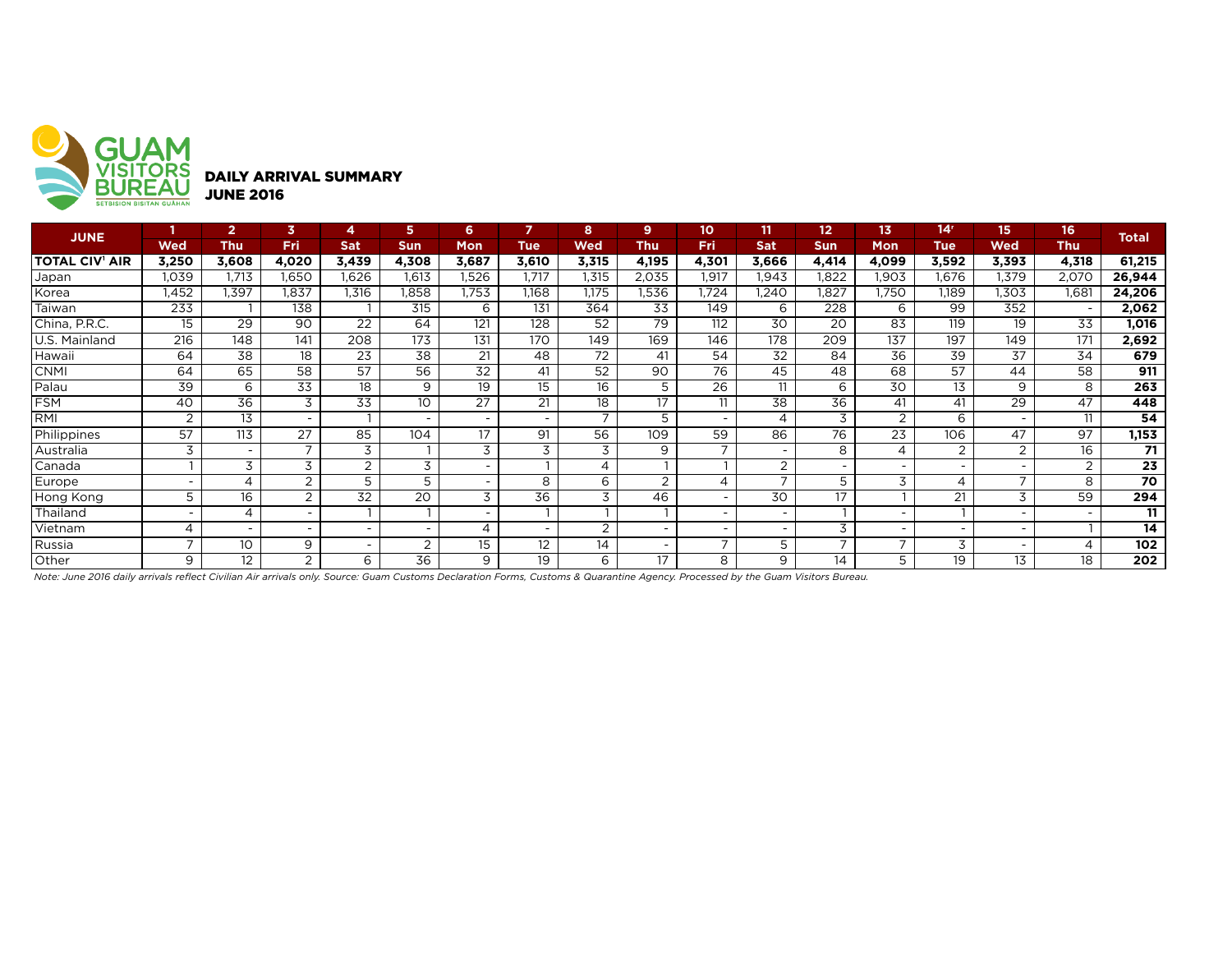

DAILY ARRIVAL SUMMARY

| <b>JUNE</b>           | 17                       | 18                       | 19              | 20         | 21 <sup>r</sup> | $22^r$          | 23                       | 24 <sup>r</sup>          | 25 <sup>r</sup>          | 26'                      | 27 <sup>r</sup>          | 28 <sup>r</sup>          | 29              | 30                       |              |
|-----------------------|--------------------------|--------------------------|-----------------|------------|-----------------|-----------------|--------------------------|--------------------------|--------------------------|--------------------------|--------------------------|--------------------------|-----------------|--------------------------|--------------|
|                       | Fri                      | <b>Sat</b>               | <b>Sun</b>      | <b>Mon</b> | <b>Tue</b>      | Wed             | <b>Thu</b>               | Fri                      | <b>Sat</b>               | <b>Sun</b>               | <b>Mon</b>               | Tue                      | <b>Wed</b>      | <b>Thu</b>               | <b>Total</b> |
| <b>TOTAL CIV' AIR</b> | 4,249                    | 3,732                    | 4,686           | 3,878      | 3,393           | 3,545           | 4,532                    | 4,375                    | 3,648                    | 4,306                    | 4,163                    | 3,576                    | 3,765           | 4,142                    | 117,205      |
| Japan                 | 1,987                    | I,992                    | 2,002           | 1,681      | .606            | l,482           | 2,287                    | 1,907                    | .890                     | ,748                     | 1,764                    | ,786                     | 1,640           | 2,063                    | 52,779       |
| Korea                 | 1,737                    | ,264                     | 1,772           | ,764       | 1,187           | .344            | l.648                    | 1,927                    | 1,310                    | 1,859                    | l.926                    | 1,172                    | 1,368           | 1,488                    | 45,972       |
| Taiwan                | 149                      | $\overline{\phantom{a}}$ | 347             |            | 132             | 364             | $\overline{\phantom{a}}$ | 2                        |                          | 314                      |                          | 123                      | 349             | 4                        | 3,848        |
| China, P.R.C.         | 101                      | 39                       | 41              | 89         | 65              | 17              | 56                       | 112                      | 45                       | 53                       | 129                      | 57                       | 41              | 45                       | 1,906        |
| U.S. Mainland         | 127                      | 171                      | 189             | 126        | 130             | 148             | 195                      | 131                      | 132                      | 137                      | 150                      | 169                      | 128             | 145                      | 4,770        |
| Hawaii                | 19                       | 38                       | 45              | 28         | 19              | $\overline{33}$ | 32                       | 34                       | 27                       | 22                       | $\overline{22}$          | 29                       | $\overline{23}$ | 48                       | 1,098        |
| <b>CNMI</b>           | 56                       | 44                       | 34              | 52         | 48              | 56              | 58                       | 63                       | 51                       | 42                       | 49                       | 59                       | 73              | 57                       | 1,653        |
| Palau                 | 18                       | 10                       | 3               | 10         | 10              | 6               | 30                       | 36                       | 26                       |                          | 24                       | 11                       | 13              | 10                       | 471          |
| <b>FSM</b>            | 4                        | 12                       | 76              | 54         | 50              | $\overline{26}$ | 64                       | 76                       | 36                       | 19                       | 32                       | 50                       | 32              | 82                       | 1,061        |
| <b>RMI</b>            |                          | $\overline{\phantom{a}}$ | 26              |            | 2               |                 | 3                        | 4                        | 2                        |                          |                          | 3                        |                 | 5                        | 103          |
| Philippines           | 24                       | $\overline{97}$          | 88              | 20         | $\overline{77}$ | 29              | 115                      | $\overline{55}$          | 65                       | 20                       | 13                       | $\overline{32}$          | 45              | 83                       | 1,916        |
| Australia             |                          | $\overline{2}$           |                 | 6          | 3               |                 | 2                        | 4                        |                          | 10                       | ⇁                        | 7                        | 4               | 5                        | 125          |
| Canada                |                          | -1                       |                 | 3          | 3               | 2               | $\sim$                   |                          |                          | 8                        | 3                        |                          | $\overline{ }$  |                          | 54           |
| Europe                |                          | $\overline{2}$           | 14              |            | 8               | 3               | $\overline{5}$           | 3                        | 6                        | $\overline{2}$           | $\overline{c}$           | 3                        | $\overline{ }$  |                          | 127          |
| Hong Kong             | 3                        | $\overline{37}$          | 11              |            | 23              | 5               | 12                       |                          | 47                       | 49                       |                          | 24                       | 13              | 77                       | 604          |
| Thailand              | $\overline{\phantom{0}}$ | $\sim$                   | 3               |            | $\blacksquare$  | -               | 4                        | $\overline{\phantom{0}}$ |                          | $\overline{\phantom{a}}$ | $\overline{\phantom{a}}$ | 2                        |                 | $\overline{\phantom{0}}$ | 22           |
| Vietnam               |                          | $\overline{\phantom{a}}$ |                 |            |                 |                 | $\overline{\phantom{a}}$ |                          |                          |                          |                          | $\overline{\phantom{a}}$ |                 | 2                        | 17           |
| Russia                | 15                       | 16                       | 11              | 13         | 9               | 19              | 5                        | 8                        | $\overline{\phantom{0}}$ | 8                        | 6                        | 7                        | 3               | 11                       | 233          |
| Other                 | ⇁                        | 7                        | $\overline{22}$ | 22         | 21              | 9               | 16                       | 11                       | $\overline{ }$           | 13                       | 33                       | 41                       | 19              | 16                       | 446          |

*Note: June 2016 daily arrivals reflect Civilian Air arrivals only. Source: Guam Customs Declaration Forms, Customs & Quarantine Agency. Processed by the Guam Visitors Bureau.*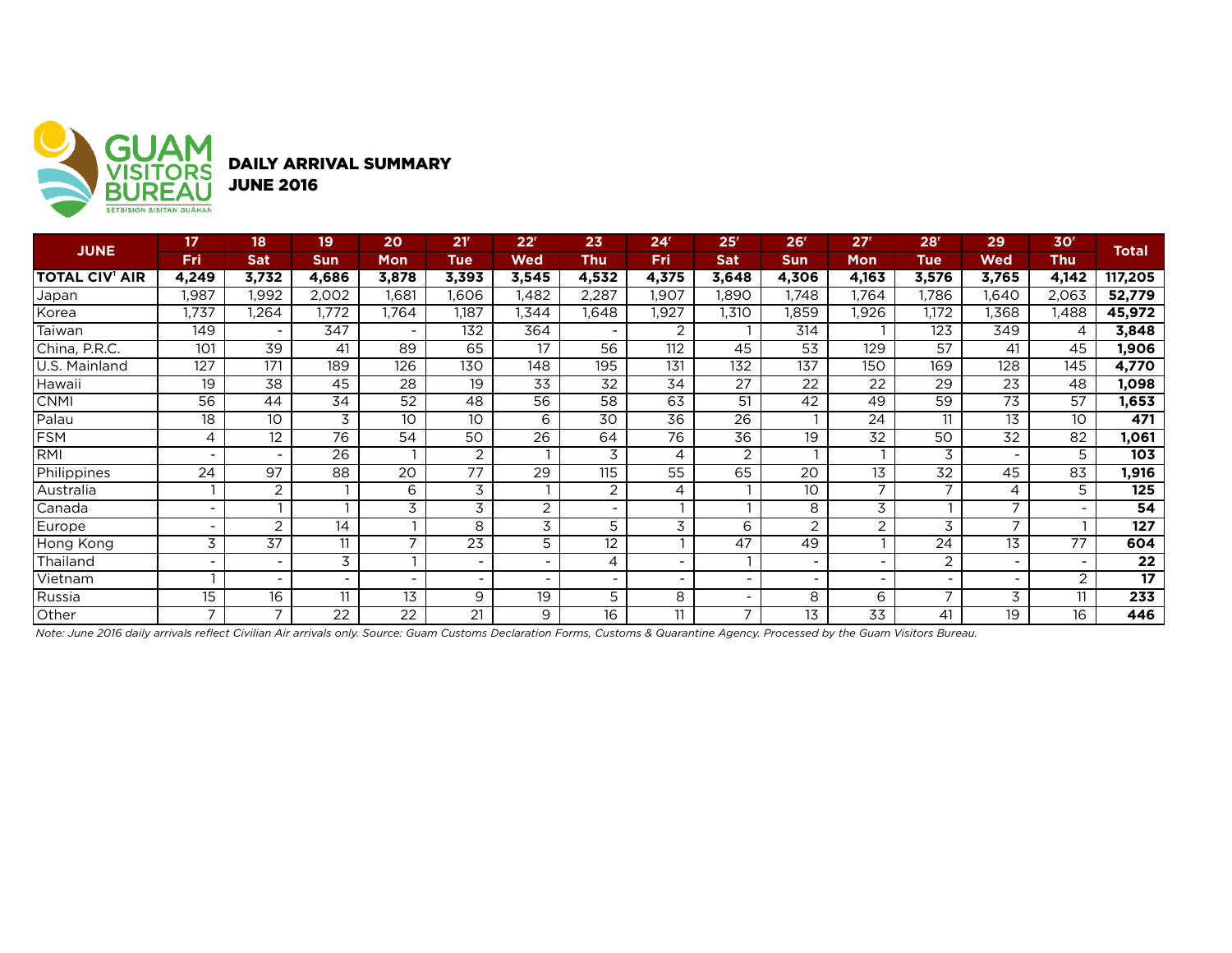

## DAILY ARRIVAL COMPARISON JUNE 2016

|                 | 2015         |              |              |              | 2016         |                | % chg from LY |              |              |  |
|-----------------|--------------|--------------|--------------|--------------|--------------|----------------|---------------|--------------|--------------|--|
| <b>JUNE</b>     | <b>Japan</b> | <b>Other</b> | <b>Total</b> | <b>Japan</b> | <b>Other</b> | <b>Total</b>   | <b>Japan</b>  | <b>Other</b> | <b>Total</b> |  |
| 1               | 1,579        | 1,485        | 3,064        | 1,039        | 2,211        | 3,250          | $-34.2%$      | 48.9%        | 6.1%         |  |
| $\overline{2}$  | 1,396        | 1,171        | 2,567        | 1,713        | 1,895        | 3,608          | 22.7%         | 61.8%        | 40.6%        |  |
| $\overline{3}$  | 1,164        | 1,434        | 2,598        | 1,650        | 2,370        | 4,020          | 41.8%         | 65.3%        | 54.7%        |  |
| $\overline{4}$  | 1,567        | 1,759        | 3,326        | 1,626        | 1,813        | 3,439          | 3.8%          | 3.1%         | 3.4%         |  |
| $\overline{5}$  | 2,012        | 1,586        | 3,598        | 1,613        | 2,695        | 4,308          | $-19.8%$      | 69.9%        | 19.7%        |  |
| 6               | 1,914        | 1,334        | 3,248        | 1,526        | 2,161        | 3,687          | $-20.3%$      | 62.0%        | 13.5%        |  |
| 7               | 1,743        | 2,012        | 3,755        | 1,717        | 1,893        | 3,610          | $-1.5%$       | $-5.9%$      | $-3.9%$      |  |
| 8               | 1,880        | 1,291        | 3,171        | 1,315        | 2,000        | 3,315          | $-30.1%$      | 54.9%        | 4.5%         |  |
| 9               | 1,482        | 1,241        | 2,723        | 2,035        | 2,160        | 4,195          | 37.3%         | 74.1%        | 54.1%        |  |
| 10              | 1,544        | 1,384        | 2,928        | 1,917        | 2,384        | 4,301          | 24.2%         | 72.3%        | 46.9%        |  |
| 11              | 1,934        | 1,974        | 3,908        | 1,943        | 1,723        | 3,666          | 0.5%          | $-12.7%$     | $-6.2%$      |  |
| 12              | 1,985        | 1,396        | 3,381        | 1,822        | 2,592        | 4,414          | $-8.2%$       | 85.7%        | 30.6%        |  |
| 13              | 2,033        | 1,252        | 3,285        | 1,903        | 2,196        | 4,099          | $-6.4%$       | 75.4%        | 24.8%        |  |
| 14 <sup>r</sup> | 2,011        | 1,928        | 3,939        | 1,676        | 1,916        | 3,592          | $-16.7%$      | $-0.6%$      | $-8.8%$      |  |
| 15              | 2,088        | 1,263        | 3,351        | 1,379        | 2,014        | 3,393          | $-34.0%$      | 59.5%        | 1.3%         |  |
| 16              | 1,849        | 1,193        | 3,042        | 2,070        | 2,248        | 4,318          | 12.0%         | 88.4%        | 41.9%        |  |
| 17              | 1,676        | 1,418        | 3,094        | 1,987        | 2,262        | 4,249          | 18.6%         | 59.5%        | 37.3%        |  |
| 18              | 1,877        | 1,604        | 3,481        | 1,992        | 1,740        | 3,732          | 6.1%          | 8.5%         | 7.2%         |  |
| 19              | 2,013        | 1,429        | 3,442        | 2,002        | 2,684        | 4,686          | $-0.5%$       | 87.8%        | 36.1%        |  |
| 20              | 2,189        | 1,318        | 3,507        | 1,681        | 2,197        | 3,878          | $-23.2%$      | 66.7%        | 10.6%        |  |
| 21 <sup>r</sup> | 2,083        | 2,071        | 4,154        | 1,606        | 1,787        | 3,393          | $-22.9%$      | $-13.7%$     | $-18.3%$     |  |
| 22 <sup>r</sup> | 1,826        | 1,440        | 3,266        | 1,482        | 2,063        | 3,545          | $-18.8%$      | 43.3%        | 8.5%         |  |
| 23              | 1,708        | 1,210        | 2,918        | 2,287        | 2,245        | 4,532          | 33.9%         | 85.5%        | 55.3%        |  |
| 24 <sup>r</sup> | 1,738        | 1,536        | 3,274        | 1,907        | 2,468        | 4,375          | 9.7%          | 60.7%        | 33.6%        |  |
| 25 <sup>r</sup> | 1,699        | 1,596        | 3,295        | 1,890        | 1,758        | 3,648          | 11.2%         | 10.2%        | 10.7%        |  |
| 26 <sup>r</sup> | 2,143        | 1,619        | 3,762        | 1,748        | 2,558        | 4,306          | $-18.4%$      | 58.0%        | 14.5%        |  |
| 27 <sup>r</sup> | 2,119        | 1,503        | 3,622        | 1,764        | 2,399        | 4,163          | $-16.8%$      | 59.6%        | 14.9%        |  |
| 28 <sup>r</sup> | 1,721        | 1,936        | 3,657        | 1,786        | 1,790        | 3,576          | 3.8%          | $-7.5%$      | $-2.2%$      |  |
| 29              | 1,639        | 1,418        | 3,057        | 1,640        | 2,125        | 3,765          | O.1%          | 49.9%        | 23.2%        |  |
| 30 <sup>r</sup> | 1,452        | 1,490        | 2,942        | 2,063        | 2,079        | 4,142          | 42.1%         | 39.5%        | 40.8%        |  |
| <b>Total</b>    | 54,064       | 45,291       | 99,355       | 52,779       |              | 64,426 117,205 | $-2.4%$       | 42.2%        | 18.0%        |  |

*Note: June daily arrivals reflect "Civilian Air" arrivals only. MTD<sup>2</sup> Month-to-Date <sup>r</sup> Revised*